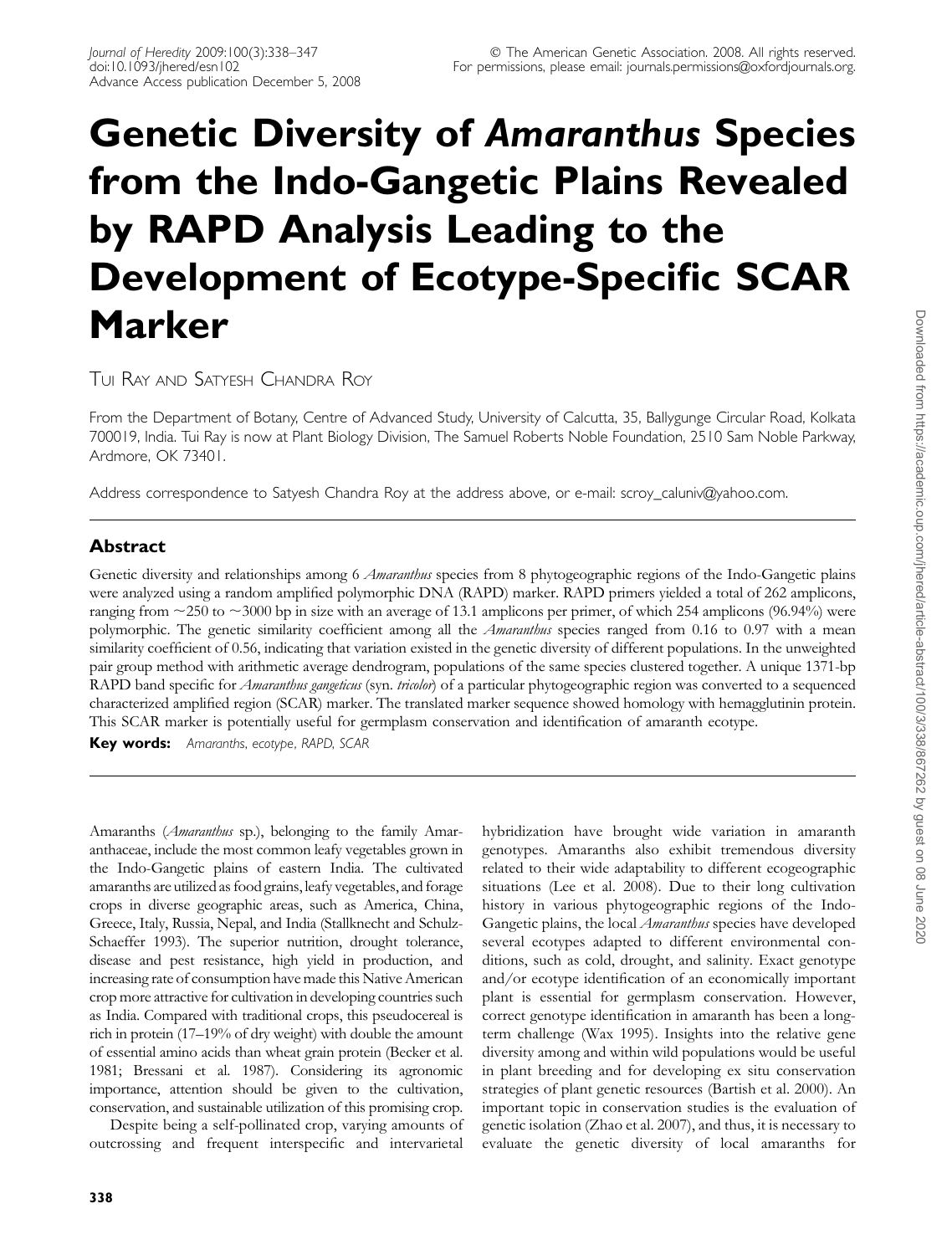implementing effective conservation strategies. Identification and preservation of germplasm are necessary for maintaining genetic diversity, studying local genetic material, and even to choose ecotypes having high nutritional interest in their place of origin (Perez-Gonzalez 2001). Considering the huge demand of amaranth genotypes with favorable agronomic traits, a field evaluation was performed to enhance the pool of agronomically useful *Amaranthus* resources (Wu et al. 2000). Although molecular marker-based identification has not been a routine practice, the limited distinctive morphological characters, predominance of ecotypes, and considerable socioeconomic importance of this crop reinforce the need for authenticated identification of species, cultivars, ecotypes, and hybrids using molecular markers.

Molecular markers including the random amplified polymorphic DNA (RAPD) marker have been employed to study the genetic diversity and phylogenetic relationships between Amaranthus species (Lee et al. 2008; Wassom and Tranel 2005; Xu and Sun 2001). The RAPD marker has considerable appeal for surveying genomic variation because it is relatively inexpensive, utilizes arbitrary primers, and randomly samples a potentially large number of loci in a less complex pattern than other polymerase chain reaction (PCR)-based markers (Das et al. 2005; Hadrys et al. 1992; Williams et al. 1993). Attempts have been made to employ RAPD analysis for several plant species in relation to development of genetic conservation and improvement strategies (Rao 2004), including the study of genetic diversity and evolutionary relationships between grain amaranths and their putative ancestors (Chan and Sun 1997).

RAPD-based specific and sensitive sequence characterized amplified regions (SCAR) markers have proved to be more reproducible for authenticated identification of genotypes, wherein the RAPD marker termini are sequenced and longer primers (22–24 nucleotides) are designed for specific amplification of particular loci (Paran and Michelmore 1993). The development of species-specific SCAR markers have been reported for several plants, including lettuce (Paran and Michelmore 1993), Brassica (Barret et al. 1998), wheat (Hernandez et al. 1999), bamboo (Das et al. 2005), and Phyllanthus emblica (Dnyaneshwar et al. 2006).

The aim of this work was to study the genetic diversity and phylogenetic relationships among 6 popular species of Amaranthus from different phytogeographic regions of the Indo-Gangetic plains using the RAPD marker. Plants from most of the distribution area of amaranths were examined to develop ecotype-specific SCAR markers based on the polymorphic RAPD fragment. No SCAR marker has previously been generated for the identification of amaranth genotypes. Here, we report development of a potential ecotype-specific SCAR marker for *Amaranthus gangeticus* (syn. tricolor).

## Materials and Methods

#### Plant Materials

Plants of 6 Amaranthus species, Amaranthus gangeticus, Amaranthus paniculatus, Amaranthus viridis, Amaranthus hypochondriacus, Amaranthus caudatus, and Amaranthus cruentus were collected from 8 phytogeographic regions of the Indo-Gangetic plains: Krishnanagar, Diamond Harbour, Burdwan, Malda, Purulia, Hasnabad, Howrah, and Hasimara (Table 1). Plants were identified by the Botanical Survey of India, Kolkata, India. Details of ecological conditions of the phytogeographic regions are given in Table 1. One population from a phytogeographic region was considered for each *Amaranthus* species; but all 6 species were not available in every region, resulting in a total of 30 populations for the 6 species. Five independent plants per population were sampled randomly for a total of 150 plants.

#### Isolation of PCR-Compatible Genomic DNA

Genomic DNA was isolated from young leaves of the 150 individual plants using a protocol modified from Dellaporta et al. (1983). Leaves were ground to fine powder and extracted in extraction buffer (50 mM Tris-Cl pH 8.0, 10 mM ethylenediaminetetraacetic acid pH 8.0, 100 mM NaCl, 1% sodium dodecyl sulfate (SDS), and 10 mM 2 mercaptoethanol). The supernatant was extracted twice with phenol:chloroform (1:1) and the DNA was precipitated by centrifugation at 10 000  $\times$  g for 10 min after addition of one-tenth volume of 3 M ammonium acetate and equal volume of chilled isopropanol. The pellet was washed with 70% ethanol and suspended in TE buffer. To remove coprecipitated RNA, RNase (Sigma, St Louis, MO) treatment was conducted, followed by polyethylene glycol (PEG 8000) treatment to remove proteins and polysaccharides (Dixit 1998). Quantification and quality verification of total DNA were performed as reported earlier by Ray et al. (2006).

## RAPD Analysis

RAPD analyses using 50 decamer primers of Operon kits A, B, D, and E (Operon Technologies, Alameda, CA) followed by gel electrophoresis were done according to the method reported earlier by Ray et al. (2006). Reproducibility of the amplification pattern was checked by repeating each reaction thrice without deliberate alteration in the protocol.

#### Data Analysis

The bands of equal molecular weight and mobility generated by the same primer were considered to be of identical locus. Only consistently reproducible, well-resolved fragments in the size range of  $\sim$ 250 to  $\sim$ 3000 bp were scored as 1 for the presence and 0 for the absence for each plant. At the intraspecific level, RAPD polymorphism was measured as the proportion of polymorphic loci to the total number of loci scored in all populations of the same species. The similarity matrix and dendrogram were constructed using single-plant data from each population following the NTSYSpc 2.1 (Exeter Software, Setauket, NY) software package (Rohlf 2000). Genetic similarities between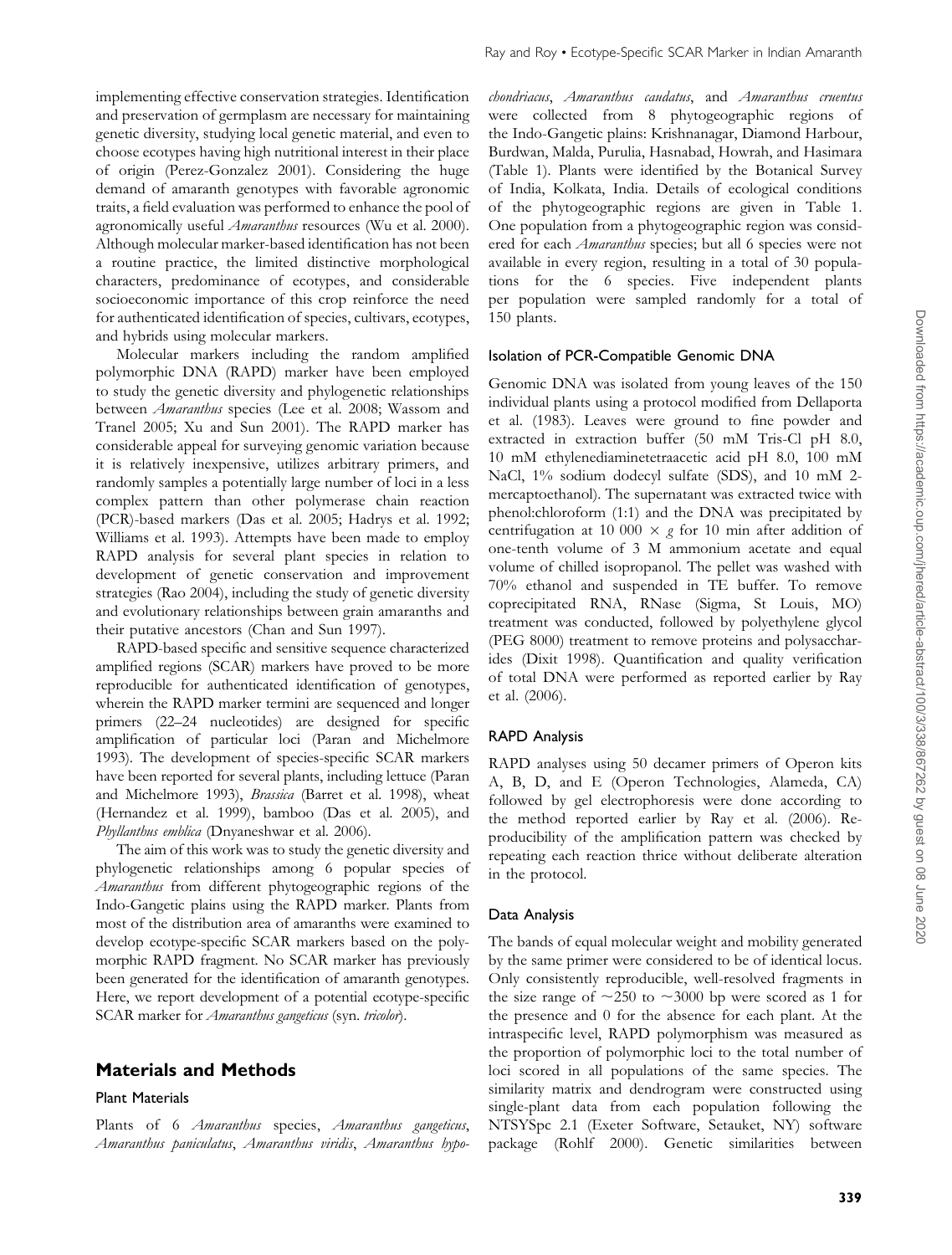|            | Table 1. Collection sites of Amaranthus species from 8 phytogeographic regions of Indo-Gangetic plains with their ecological |  |  |  |
|------------|------------------------------------------------------------------------------------------------------------------------------|--|--|--|
| conditions |                                                                                                                              |  |  |  |

| Population code) | Taxon<br>(population                                                                                                                                                       | Phytogeographic Land<br>regions | forms                                   | Altitude<br>(m) | Latitude Longitude (°C) | Temperature Average<br>max/min | annual<br>rainfall (cm) Soil type |                                            |
|------------------|----------------------------------------------------------------------------------------------------------------------------------------------------------------------------|---------------------------------|-----------------------------------------|-----------------|-------------------------|--------------------------------|-----------------------------------|--------------------------------------------|
| I                | Amaranthus gangeticus<br>(syn. tricolor) $(AgI)$<br>Amaranthus paniculatus<br>(ApI)<br>Amaranthus viridis<br>(AvI)                                                         | Krishnanagar                    | Ganges delta                            | 14.0            | 23°24'N 88°33'E         | 40.1/8.2                       | 140.0                             | Alluvial                                   |
| П                | A. gangeticus (syn.<br>tricolor) (AgII)<br>A. paniculatus (ApII)<br>A. viridis (AvII)                                                                                      | Diamond<br>Harbour              | Coastal<br>plain                        | 0.0             | 22°11'N 88°14'E         | 35.0/19.0                      | 200.0                             | Clay loam                                  |
| Ш                | A. gangeticus (syn.<br>tricolor) (AgIII)<br>A. paniculatus (ApIII)<br>A. viridis (AvIII)<br>Amaranthus<br>hypochondriacus<br>(AbIII)<br>Amaranthus caudatus<br>(AcaIII)    | Burdwan                         | Rarh<br>region                          | 40.0            | 23°16'N 87°54'E         | 36.0/13.0                      | 135.0                             | Alluvial                                   |
| IV               | A. gangeticus (syn.<br>tricolor) (AgIV)<br>A. paniculatus<br>(ApIV)<br>A. viridis (AvIV)                                                                                   | Malda                           | North<br>Bengal<br>plains               | 25.0            | 25°06'N 88°06'E         | 43.0/7.0                       | 175.0                             | Alluvial                                   |
| V                | A. gangeticus (syn.<br>tricolor) $(AgV)$<br>A. paniculatus (Ap $V$ )<br>A. viridis $(AvV)$<br>A. hypochondriacus<br>(AbV)<br>Amaranthus cruentus<br>(AcrV)                 | Purulia                         | Western<br>plateau<br>and high<br>lands | 227.0           | 23°19'N 86°22'E         | 42.0/5.0                       | 125.0                             | Laterite                                   |
| VI               | A. gangeticus (syn.<br>tricolor $(AgV)$<br>A. paniculatus (ApVI)<br>A. viridis $(AvVI)$                                                                                    | Hasnabad                        | Ganges<br>delta                         | 6.0             | 22°36'N 88°54'E         | 32.5/19.1                      | 150.0                             | Deltic alluvial                            |
| VII              | A. gangeticus (syn.<br>tricolor) $(AgVII)$<br>A. paniculatus (ApVII)                                                                                                       | Howrah                          | Ganges<br>delta                         | 12.0            | 22°35'N 88°20'E         | 30.7/19.8                      | 160.0                             | Alluvial                                   |
| VIII             | A. viridis (AvVII)<br>A. gangeticus (syn.<br>tricolor) (AgVIII)<br>A. viridis (AvVIII)<br>A. hypochondriacus<br>(AbVIII)<br>A. caudatus (AcaVIII)<br>A. cruentus (AcrVIII) | Hasimara                        | Terai<br>region                         | 245.0           | 26°45'N 89°20'E         | 28.0/4.0                       | 400.0                             | Alternate<br>layers of<br>clay and<br>sand |

Amaranthus gangeticus (syn. tricolor), Amaranthus paniculatus, and Amaranthus viridis are leafy vegetables, and Amaranthus hypochondriacus, Amaranthus caudatus, and Amaranthus cruentus are grain types. Ecological data were provided by Geological Survey of India, India.

populations were measured by the Jaccard's (1908) similarity coefficient with SIMQUAL module. Similarity coefficients were used to construct dendrogram using the unweighted pair group method with arithmetic average (UPGMA) and the sequential, hierarchical, and nested clustering (SHAN) routine in NTSYS program.

## Marker Selection

A unique, highly reproducible RAPD band of  $\sim$ 1300 bp, occurring only in population II of A. gangeticus (syn. tricolor) from Diamond Harbour (AgII, Table 1) using primer OPA-20 (5'-GTTGCGATCC-3'), was selected to develop an ecotype-specific SCAR marker and designated as AG1300.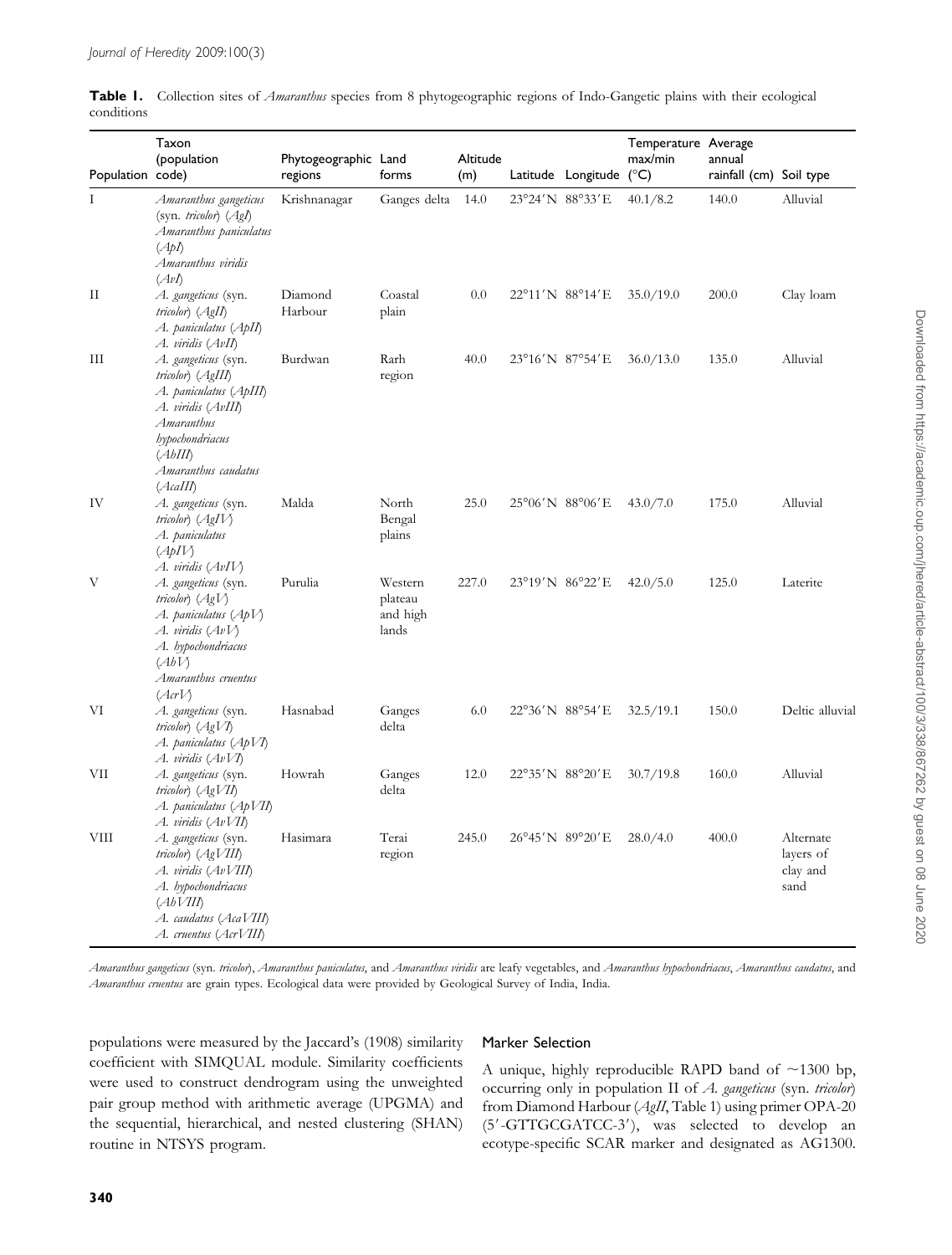Further confirmation of the putative marker within population II of A. gangeticus was done by RAPD analysis using OPA-20 with 40 randomly collected individual plants of AgII from Diamond Harbour.

#### Cloning and Sequencing of Putative RAPD Marker

After RAPD analysis using OPA-20, the  $\sim$ 1300-bp band was gel purified using MinElute gel extraction kit (Qiagen, Valencia, CA). The DNA fragment was cloned in pGEM-T easy vector (Promega, Madison, WI) following the manufacturer's instructions and subsequently transformed into Escherichia coli strain DH5 $\alpha$  (Sambrook et al. 1989). The size of DNA insert in transformed clones (pGEM-T-AG1300) was screened by PCR analysis with OPA-20 and by EcoRI (Roche Diagnostics GmbH, Mannheim, Germany) restriction enzyme digestion. The sequence of AG1300 in pGEM-T-AG1300 was determined bidirectionally using T7 and SP6 promoter–specific primers from Bangalore Genei (Bangalore Genei Pvt Ltd, Bangalore, India) using an automated ABI 3100 DNA sequencer (Applied Biosystems, Foster City, CA).

#### Designing of SCAR Primers and Amplification of Genomic Regions

Based on the sequence of cloned RAPD marker, a specific primer pair was designed (AGII<sub>1300</sub>F 5'-TCTGTACG- $CAACGGAAACCTGG-3'$  and  $AGII_{1300}R$  5'-AACCC-GATGCCGAAAGCTG GAG-3') using Gene Runner 3.05 software (Hastings software Inc., Hastings, NE) and synthesized by Bangalore Genei. PCR amplification was carried out with 20 pmol of SCAR primer pairs  $(AGII<sub>1300</sub>F)$ and  $\text{AGII}_{1300}$ R), 2.5 µl of 10× PCR buffer (MBI Fermentas, Hanover, MD), 2 mM  $MgCl<sub>2</sub>$ , 0.3 mM dNTP mix (MBI Fermentas), 2.5 U Taq DNA polymerase (MBI Fermentas), and 1  $\mu$ g template DNA in 25  $\mu$ l reaction volume. The amplification cycle consisted of an initial denaturation at 94 °C for 5 min followed by 40 cycles of 60 s at 94 °C, 60 s at 58 °C, and 90 s at 72 °C, and finally terminated with an extension of 5 min at 72 °C. The annealing temperature was adjusted according to the  $T<sub>m</sub>$  of the primers.

#### Southern Blot Hybridization

The Southern analysis was carried out according to Sambrook et al. (1989). The genomic DNA of all the plant samples were digested with EcoRI (Roche Diagnostics GmbH) and were transferred to positively charged hybond- $N^+$  nylon membrane (Amersham Biosciences, Buckinghamshire, United Kingdom). For probe preparation, the putative marker AG1300 was digested out from pGEM-T-AG1300 using EcoRI (Roche Diagnostics GmbH) and labeled with  $[\alpha-P^{32}]$ -dCTP (Perkin Elmer, Walthan, MA) using ''Ready Prime'' DNA labeling kit (Amersham Biosciences). Hybridization with the probe was carried out overnight at 68 °C followed by washing twice in buffer 1  $(2 \times$  standard saline citrate [SSC] and 0.1% SDS) at room temperature and twice in buffer  $2 (0.1 \times SSC$  and  $0.1\%$  SDS) at 68 °C for 30 min per wash.

Detection was performed after 5 days of exposure to X-ray film at  $-80$  °C.

### Analysis of Sequence Data of Putative Marker Using Bioinformatics Tools

The 1371-bp DNA sequence of AG1300 putative SCAR marker from A. gangeticus (syn. tricolor) of population II from Diamond Harbour was submitted to National Center for Biotechnology Information (NCBI) GenBank (accession number DQ191177). Homology search was done at [http://](http://www.ncbi.nlm.nih.gov/BLAST/) [www.ncbi.nlm.nih.gov/BLAST/](http://www.ncbi.nlm.nih.gov/BLAST/) of NCBI with the program BlastN and BlastX.

## Results and Discussion

#### Genetic Diversity and Phylogenetic Relationships among Amaranthus Species by RAPD Analysis

In the present study, of 50 primers tested, an initial screening taking one plant from each population resulted in selection of 20 decamer primers that produced clear and reproducible RAPD profiles. An analysis of 5 individual plants of 30 populations was conducted with the selected 20 primers. No variation in the RAPD profile was observed within 5 individuals of a species of same population using these 20 primers. To avoid complicacy and redundancy, data from one individual per population were used to construct the dendrogram and study the phylogeny among amaranth populations.

Amplicons in the size range from  $\sim$ 250 to  $\sim$ 3000 bp were scored for an estimation of genetic relationships among *Amaranthus* species. A total of 262 loci were generated, of which 8 were monomorphic, resulting in 96.94% polymorphism at the interspecific level. An average of 13.1 loci per primer was produced, ranging from a minimum of 5 loci using OPB-13 to a maximum of 18 loci using OPA-18. At the interspecific level, 73.8% of bands were polymorphic among the 3 leafy types (A. gangeticus, A. paniculatus, and A. viridis), whereas  $71\%$ bands were polymorphic among the 3 grain types (A. hypochondriacus, A. caudatus, and A. cruentus). Although the percentage of polymorphism among leafy amaranths was not much higher than for the grain types in our study, according to Chan and Sun (1997), levels of RAPD polymorphism are higher in leafy amaranths, due to their relatively short cultivation history or lack of selection pressure in domestication. The extent of RAPD polymorphism can be observed among the amaranth populations using OPA-20 (Figure 1).

Due to their tropical origin, leafy amaranths are more commonly found in the Indo-Gangetic plains compared with grain amaranths, which meant that the size of grain amaranth populations were generally smaller in our study. However, a previous report of equal number of plants randomly collected from assorted population sizes showed that trends of genetic diversity do not vary with population size (Zhao et al. 2007).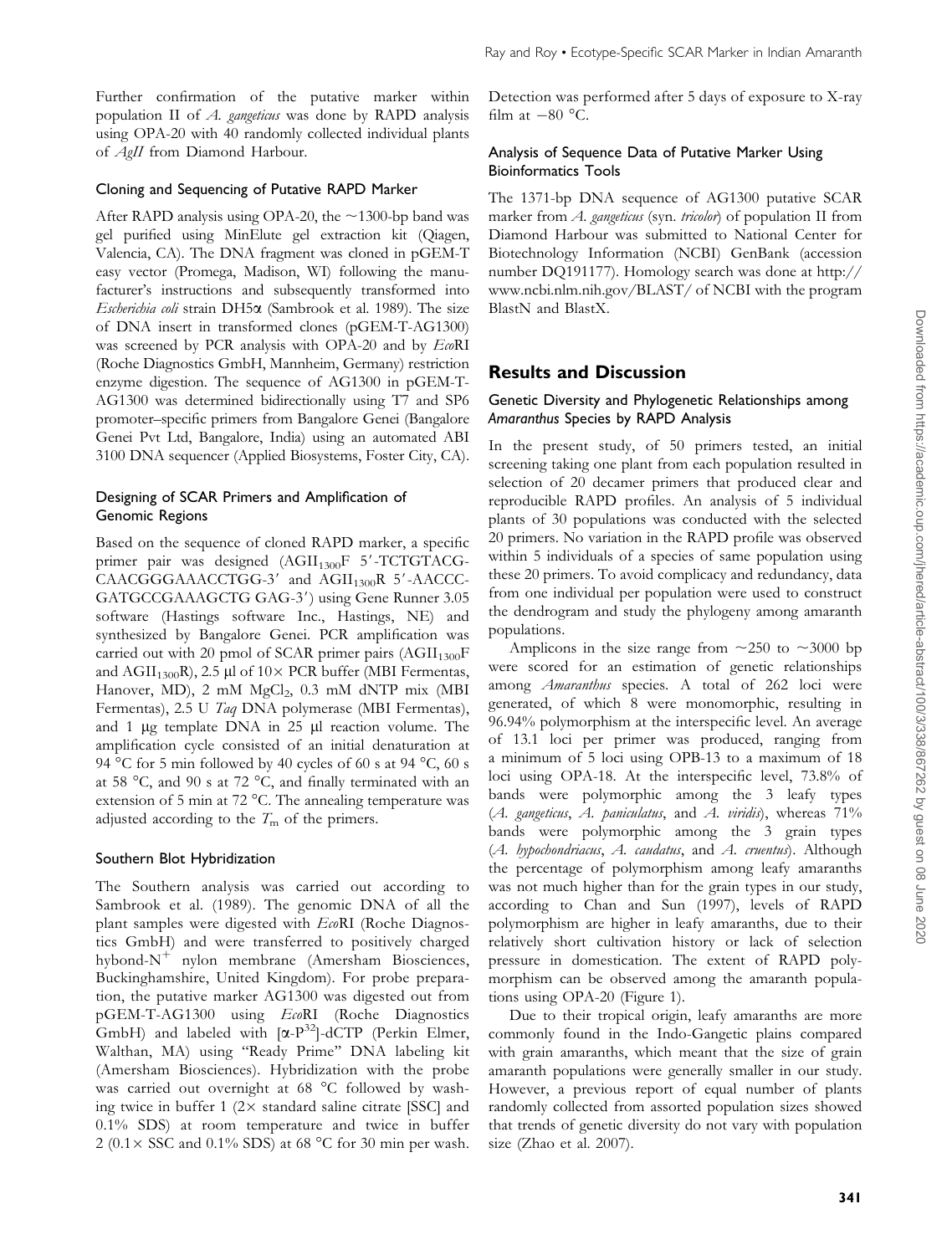

Figure 1. Agarose gel electropherogram of *Amaranthus* species after RAPD analysis with OPA-20. Lane M, 100-bp ladder molecular weight marker; lane 1–8, *Amaranthus gangeticus*; lane 9–15, *Amaranthus paniculatus*; lane 16–23, *Amaranthus viridis*; lane 24–26, Amaranthus hypochondriacus; lane 27–28, Amaranthus caudatus; lane 29–30, Amaranthus cruentus from different populations (I–VIII serially) according to Table 1. The arrow indicates migration of putative 1371-bp band in  $A$ . gangeticus of population II.

At the intraspecific level, the percentages of RAPD polymorphism were found to be 52.1%, 37.7%, and 39.1% in the leafy amaranths A. gangeticus, A. paniculatus, and A. viridis, respectively, and 22.5%, 18.3%, and 23.3% in the grain types  $A$ . hypochondriacus,  $A$ . caudatus, and  $A$ . cruentus, respectively. Chan and Sun (1997) also reported a higher percentage of polymorphism in leafy amaranths at the intraspecific level. The high percentage of intraspecific polymorphism (52.1%) in A. gangeticus indicates that A. *gangeticus* sustains greater genetic variation than the other amaranth species studied. A similarity matrix shows the genetic distance among all the populations of amaranths in this study (Table 2). The dendrogram reflects that in spite of the apparent phenotypic similarity, RAPD markers were able to detect sufficient polymorphisms to distinguish the same plant species collected from different phytogeographic regions (Figure 2). All the populations of a species have clustered together (Figure 2). It is plausible that the primers we used in this study amplified mostly the conserved part of the genome, so they could not show any variation within a population. The RAPD-based UPGMA analysis clearly separated leafy types from grain types into 2 separate clusters (Figure 2), which supports the Sauer's monophyletic hypothesis for the origin of grain and leafy amaranths. In this study,  $A$ . *paniculatus* and  $A$ . *viridis*, which have distinctly different morphology, showed the highest similarity (Table 2, Figure 2) indicating that they are genetically closest among all the *Amaranthus* species studied. It is also evident from the RAPD-based clustering (Figure 2) that A. caudatus is closely related to A. hypochondriacus. Similar results were also observed in previous RAPD-based analyses (Chan and Sun 1997; Transue et al. 1994) and hybrid fertility data (Gupta and Gudu 1991). Although Pal and Khoshoo (1973) represented A. tricolor as one of the common progenitors of A. cruentus and A. hypochondriacus, the present study revealed low genetic similarities between A. gangeticus (syn. tricolor) and other grain amaranths (Table 2), and they were clustered far apart (Figure 2).

According to Sauer (1957) the amount of geographic advances has been very unequal, even for a single species of amaranth along different borders. In some cases, expansion was local, but elsewhere migration is active, causing

exceptional hybridization in amaranths (Sauer 1957). Our study showed some geographic cohesiveness, as represented by ApII and ApVII and AvII and AvVII, which were collected from close phytogeographic regions and found to be on neighboring branches in the dendrogram (Figure 2). Geographic and ecological differences in the distribution of genetic diversity among amaranth populations were evidenced by other populations of this study. There is always a controversy on the relationship between genetic divergence and geographical origin. Some studies showed little relationship (Hadian et al. 2008), whereas others clearly demonstrated noticeable association between population characteristics and the environment in which they occur (Ge et al. 2003). There is no doubt that when morphological variation causes confusion or misidentification, RAPD analysis can aid the correct identification of species in amaranth genetic resources (Chan and Sun 1997; Transue et al. 1994). However, sensitivity of RAPD reactions to a number of reaction parameters sometimes fails to generate consistent profiles, which necessitates the designing of a more authentic and specific SCAR marker from polymorphic RAPD band (Ellsworth et al. 1993).

#### Identification and Molecular Analysis of Ecotype-Specific SCAR Marker in A. gangeticus (syn. tricolor)

A considerable number of primers produced distinct polymorphic profiles among the 6 Amaranthus species surveyed. A number of population-specific RAPD bands were noted, but after considering reproducibility and robustness, many potentially population-specific RAPD bands were eliminated from our consideration. The primer OPA-20 consistently amplified a bright,  $\sim$ 1371-bp band in individuals of AgII (Figure 1, lane: 2) collected from Diamond Harbour. The same band was absent in the rest of the 7 populations of  $A$ . gangeticus (syn. tricolor) and any other populations of A. paniculatus, A. viridis, A. hypochondriacus, A. caudatus, and A. cruentus (Figure 1). This specific band occurring in AgII was named as AG1300, and further reproducibility of this putative marker was checked by intense analysis of 40 randomly selected individuals of AgII collected from the same phytogeographic region (Table 1)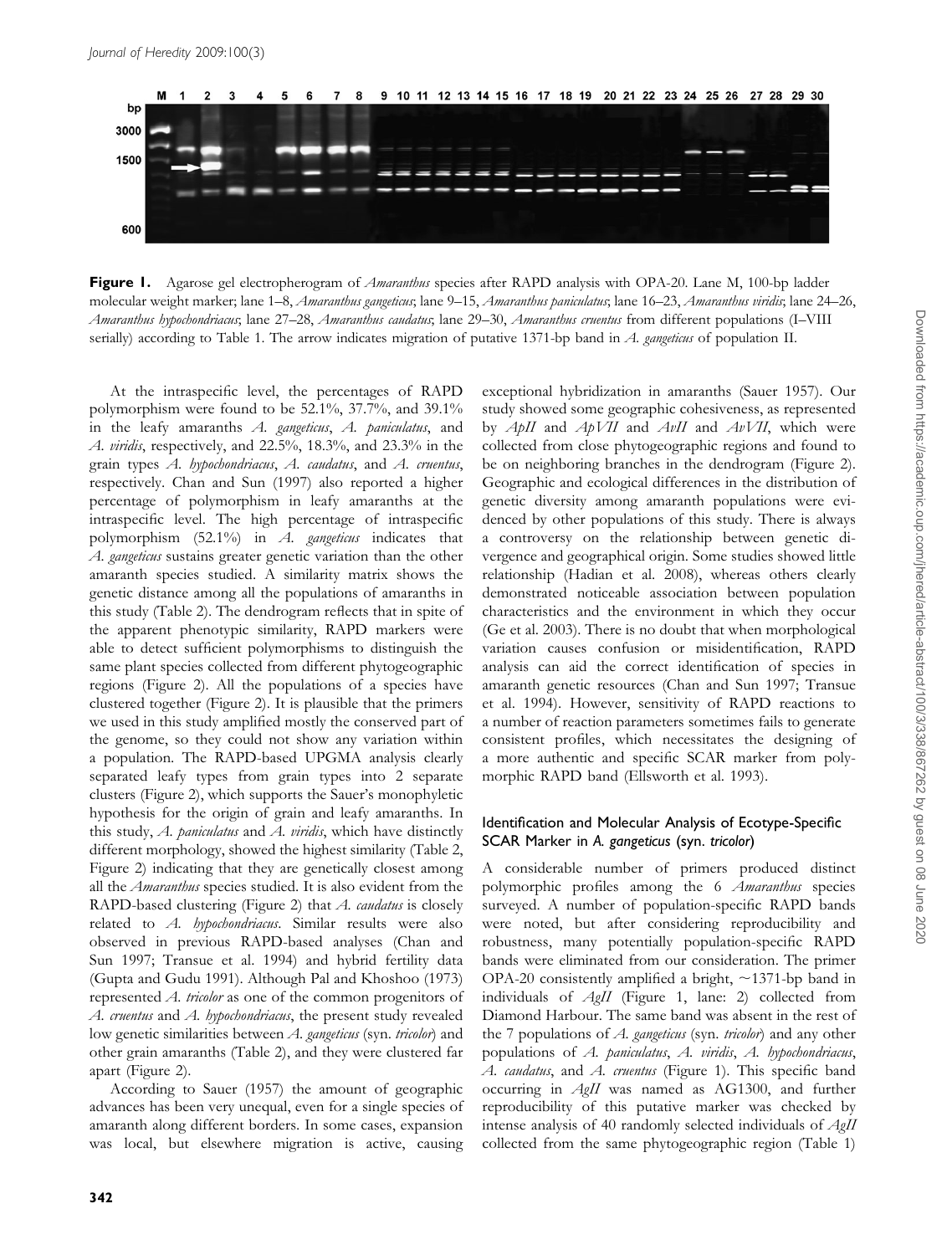Table 2. Similarity matrix of *Amaranthus* populations based on Jaccard's similarity coefficient

|                                                                                                                                   |      |                             |  |                                    |                                                         |                                                                                                                         |      |                                           |  |  |                                                        |  |  |  |  |      |                   |                   |      | Agi Agil Agili AgiV AgV AgVi AgVil AgVili Api Apili ApiV ApV ApVi ApVil Avi Avil Avily AvV AvVi AvVil AvVili Ahyli AhyV AhyVili Acalil AcaVili AcrV AcrVili |  |
|-----------------------------------------------------------------------------------------------------------------------------------|------|-----------------------------|--|------------------------------------|---------------------------------------------------------|-------------------------------------------------------------------------------------------------------------------------|------|-------------------------------------------|--|--|--------------------------------------------------------|--|--|--|--|------|-------------------|-------------------|------|-------------------------------------------------------------------------------------------------------------------------------------------------------------|--|
| AgI                                                                                                                               |      |                             |  |                                    |                                                         |                                                                                                                         |      |                                           |  |  |                                                        |  |  |  |  |      |                   |                   |      |                                                                                                                                                             |  |
| AgII                                                                                                                              | 0.79 |                             |  |                                    |                                                         |                                                                                                                         |      |                                           |  |  |                                                        |  |  |  |  |      |                   |                   |      |                                                                                                                                                             |  |
| AgIII                                                                                                                             |      | 0.84 0.83                   |  |                                    |                                                         |                                                                                                                         |      |                                           |  |  |                                                        |  |  |  |  |      |                   |                   |      |                                                                                                                                                             |  |
| AgIV                                                                                                                              |      | $0.88$ 0.85 0.89            |  |                                    |                                                         |                                                                                                                         |      |                                           |  |  |                                                        |  |  |  |  |      |                   |                   |      |                                                                                                                                                             |  |
| AgV                                                                                                                               |      | $0.83$ $0.82$ $0.85$ $0.87$ |  |                                    |                                                         |                                                                                                                         |      |                                           |  |  |                                                        |  |  |  |  |      |                   |                   |      |                                                                                                                                                             |  |
| AgVI                                                                                                                              |      | 0.84 0.83 0.93 0.89 0.85    |  |                                    |                                                         |                                                                                                                         |      |                                           |  |  |                                                        |  |  |  |  |      |                   |                   |      |                                                                                                                                                             |  |
| AgVII                                                                                                                             |      |                             |  | $0.87$ 0.86 0.88 0.90 0.88 0.88    |                                                         |                                                                                                                         |      |                                           |  |  |                                                        |  |  |  |  |      |                   |                   |      |                                                                                                                                                             |  |
| AgVIII                                                                                                                            |      |                             |  | 0.77 0.76 0.78 0.80 0.82 0.78 0.85 |                                                         |                                                                                                                         |      |                                           |  |  |                                                        |  |  |  |  |      |                   |                   |      |                                                                                                                                                             |  |
| ApI                                                                                                                               |      |                             |  |                                    | 0.25 0.26 0.27 0.26 0.26 0.26 0.27 0.26                 |                                                                                                                         |      |                                           |  |  |                                                        |  |  |  |  |      |                   |                   |      |                                                                                                                                                             |  |
| АрИ                                                                                                                               |      |                             |  |                                    | $0.26$ $0.28$ $0.29$ $0.28$ $0.27$ $0.28$ $0.29$ $0.27$ |                                                                                                                         | 0.89 |                                           |  |  |                                                        |  |  |  |  |      |                   |                   |      |                                                                                                                                                             |  |
| АрШ                                                                                                                               |      |                             |  |                                    | $0.28$ 0.29 0.29 0.29 0.28 0.27 0.30 0.27               |                                                                                                                         |      | $0.89$ $0.86$                             |  |  |                                                        |  |  |  |  |      |                   |                   |      |                                                                                                                                                             |  |
| A pIV                                                                                                                             |      |                             |  |                                    | $0.28$ 0.29 0.30 0.29 0.28 0.28 0.30 0.28               |                                                                                                                         |      | $0.93$ $0.92$ $0.89$                      |  |  |                                                        |  |  |  |  |      |                   |                   |      |                                                                                                                                                             |  |
| ApV                                                                                                                               |      |                             |  |                                    |                                                         | 0.28 0.27 0.28 0.27 0.27 0.26 0.31 0.26 0.85 0.83 0.80 0.86                                                             |      |                                           |  |  |                                                        |  |  |  |  |      |                   |                   |      |                                                                                                                                                             |  |
| ApVI                                                                                                                              |      |                             |  |                                    | $0.28$ 0.29 0.30 0.29 0.28 0.28 0.30 0.28               |                                                                                                                         |      | $0.92$ $0.92$ $0.90$ $0.94$ $0.86$        |  |  |                                                        |  |  |  |  |      |                   |                   |      |                                                                                                                                                             |  |
| $A$ p $VII$                                                                                                                       |      |                             |  |                                    | $0.29$ $0.30$ $0.31$ $0.30$ $0.29$ $0.29$ $0.31$ $0.29$ |                                                                                                                         |      | $0.87$ $0.89$ $0.84$ $0.90$ $0.83$ $0.90$ |  |  |                                                        |  |  |  |  |      |                   |                   |      |                                                                                                                                                             |  |
| AvI                                                                                                                               |      |                             |  |                                    | $0.28$ 0.29 0.29 0.30 0.29 0.27 0.30 0.28               |                                                                                                                         |      | 0.71 0.71 0.73 0.72 0.65 0.72 0.69        |  |  |                                                        |  |  |  |  |      |                   |                   |      |                                                                                                                                                             |  |
| AvII                                                                                                                              |      |                             |  |                                    | 0.29 0.30 0.30 0.31 0.29 0.28 0.31 0.29                 |                                                                                                                         |      |                                           |  |  | $0.69$ 0.66 0.75 0.69 0.64 0.69 0.66 0.86              |  |  |  |  |      |                   |                   |      |                                                                                                                                                             |  |
| AvIII                                                                                                                             |      |                             |  |                                    |                                                         | 0.25 0.25 0.26 0.26 0.26 0.24 0.27 0.27 0.70 0.68 0.70 0.68 0.64 0.69 0.68 0.88 0.83                                    |      |                                           |  |  |                                                        |  |  |  |  |      |                   |                   |      |                                                                                                                                                             |  |
| AvIV                                                                                                                              |      |                             |  |                                    |                                                         | 0.27 0.28 0.29 0.27 0.27 0.27 0.27 0.27 0.74 0.73 0.76 0.74 0.69 0.75 0.72 0.93 0.90 0.90                               |      |                                           |  |  |                                                        |  |  |  |  |      |                   |                   |      |                                                                                                                                                             |  |
| AvV                                                                                                                               |      |                             |  |                                    | $0.26$ $0.27$ $0.27$ $0.27$ $0.25$ $0.25$ $0.27$ $0.25$ |                                                                                                                         |      |                                           |  |  | 0.71 0.69 0.73 0.72 0.68 0.72 0.72 0.89 0.84 0.86 0.91 |  |  |  |  |      |                   |                   |      |                                                                                                                                                             |  |
| AvV1                                                                                                                              |      |                             |  |                                    |                                                         | 0.27 0.28 0.29 0.29 0.27 0.27 0.29 0.27 0.73 0.71 0.75 0.72 0.67 0.74 0.71 0.93 0.88 0.92 0.96 0.91                     |      |                                           |  |  |                                                        |  |  |  |  |      |                   |                   |      |                                                                                                                                                             |  |
| AvVII                                                                                                                             |      |                             |  |                                    |                                                         | 0.28 0.28 0.29 0.30 0.27 0.28 0.30 0.29 0.70 0.69 0.71 0.68 0.65 0.72 0.69 0.87 0.86 0.84 0.91 0.85 0.91                |      |                                           |  |  |                                                        |  |  |  |  |      |                   |                   |      |                                                                                                                                                             |  |
| AvVIII                                                                                                                            |      |                             |  |                                    |                                                         | 0.26 0.28 0.28 0.26 0.26 0.26 0.29 0.27 0.72 0.70 0.74 0.71 0.66 0.73 0.70 0.90 0.87 0.87 0.97 0.88 0.92 0.88           |      |                                           |  |  |                                                        |  |  |  |  |      |                   |                   |      |                                                                                                                                                             |  |
| AbyIII                                                                                                                            |      |                             |  |                                    |                                                         | 0.16 0.16 0.17 0.17 0.16 0.16 0.17 0.16 0.15 0.16 0.16 0.16 0.16 0.15 0.16 0.17 0.15 0.15 0.15 0.16 0.14 0.16 0.15 0.16 |      |                                           |  |  |                                                        |  |  |  |  |      |                   |                   |      |                                                                                                                                                             |  |
| AbvV                                                                                                                              |      |                             |  |                                    |                                                         |                                                                                                                         |      |                                           |  |  |                                                        |  |  |  |  |      |                   |                   |      |                                                                                                                                                             |  |
| AbyVIII 0.14 0.14 0.15 0.15 0.15 0.14 0.15 0.14 0.13 0.13 0.13 0.14 0.15 0.15 0.14 0.12 0.12 0.13 0.13 0.13 0.13 0.13 0.12 0.13   |      |                             |  |                                    |                                                         |                                                                                                                         |      |                                           |  |  |                                                        |  |  |  |  | 0.88 | 0.81              |                   |      |                                                                                                                                                             |  |
| AcaIII 0.20 0.20 0.21 0.22 0.23 0.22 0.21 0.16 0.17 0.14 0.16 0.17 0.16 0.18 0.14 0.15 0.15 0.14 0.13 0.15 0.14 0.15              |      |                             |  |                                    |                                                         |                                                                                                                         |      |                                           |  |  |                                                        |  |  |  |  | 0.39 | $0.40\quad 0.38$  |                   |      |                                                                                                                                                             |  |
| <i>AcaVIII</i> 0.19 0.18 0.20 0.20 0.21 0.21 0.21 0.19 0.14 0.14 0.12 0.13 0.15 0.13 0.15 0.12 0.13 0.13 0.12 0.11 0.13 0.13 0.13 |      |                             |  |                                    |                                                         |                                                                                                                         |      |                                           |  |  |                                                        |  |  |  |  | 0.41 | $0.42 \quad 0.42$ | 0.82              |      |                                                                                                                                                             |  |
| $ArV$ 0.18 0.19 0.20 0.20 0.19 0.18 0.20 0.19 0.17 0.20 0.18 0.19 0.19 0.19 0.20 0.19 0.17 0.18 0.19 0.18 0.19 0.18 0.19 0.38     |      |                             |  |                                    |                                                         |                                                                                                                         |      |                                           |  |  |                                                        |  |  |  |  |      | $0.34$ 0.38       | 0.40              | 0.40 |                                                                                                                                                             |  |
| $ArVIII$ 0.16 0.18 0.18 0.18 0.17 0.17 0.18 0.18 0.14 0.17 0.16 0.16 0.16 0.18 0.17 0.16 0.16 0.16 0.17 0.16 0.17 0.16 0.17 0.36  |      |                             |  |                                    |                                                         |                                                                                                                         |      |                                           |  |  |                                                        |  |  |  |  |      | 0.32 0.38         | $0.35 \quad 0.33$ |      | 0.77                                                                                                                                                        |  |

Names are abbreviated according to population code of Table 1.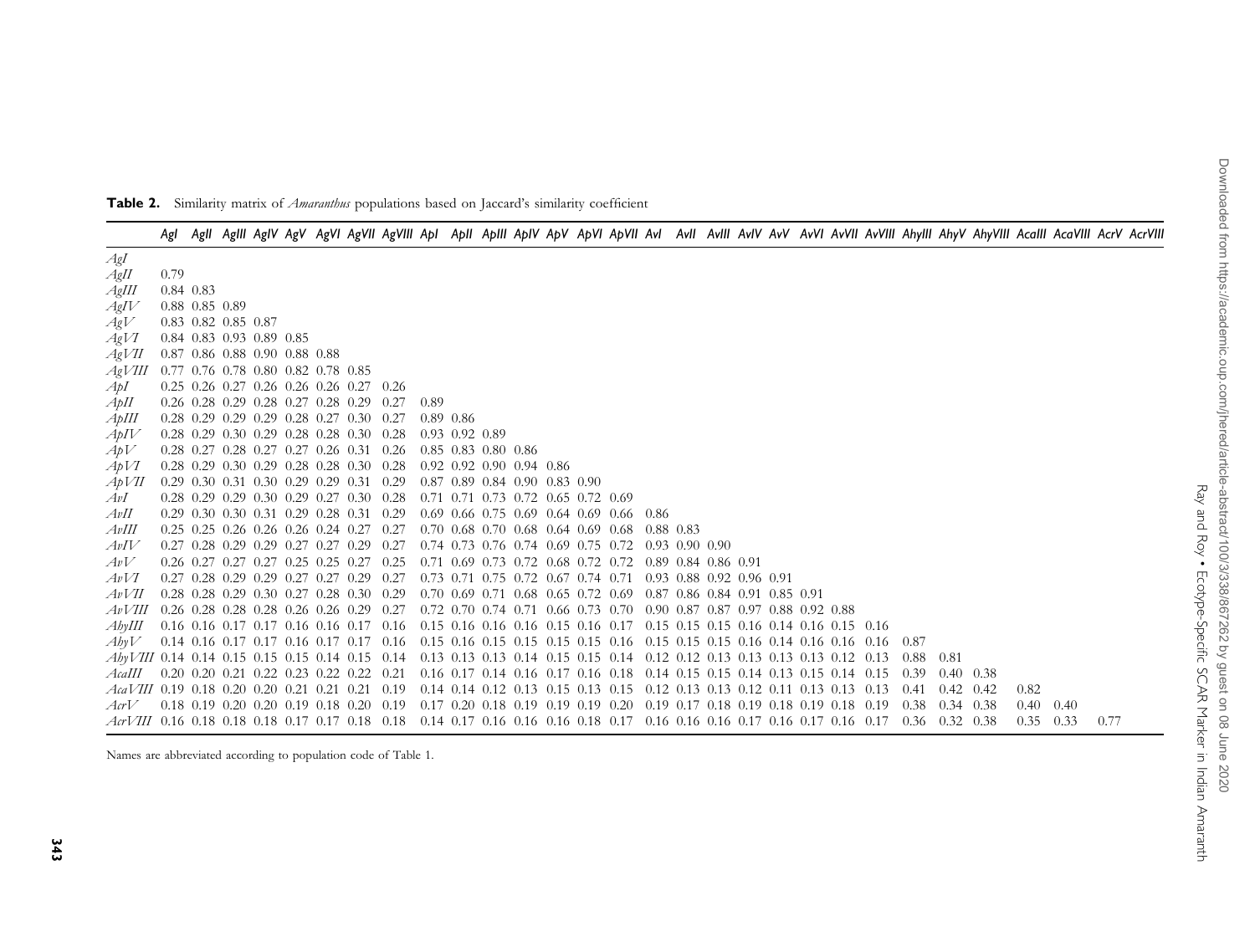

Figure 2. UPGMA-based dendrogram derived from RAPD analyses of *Amaranthus* species and their populations. Names abbreviated according to Table 1.

with unaltered RAPD reaction using OPA-20 (Figure 3). Consistent amplification of the same band AG1300 in all 40 individuals of AgII without any exception moved us to select and sequence this highly reproducible putative marker. The 1371-bp DNA sequence (Figure 4) was submitted to NCBI GenBank under accession number DQ191177. The sequence showed the presence of nucleotide sequences of OPA-20 on both ends with 47.92%  $G + C$  content without any repeats (Figure 4).

In order to make the ecotype selection trouble free as well as more accurate, designing a SCAR primer from a putative RAPD band for amplification of a specific locus becomes essential. In our study, it was achieved by designing a specific SCAR primer pair within the 1371-bp amplifiable sequence of AG1300 as shown in Figure 4. PCR amplification of genomic DNA from 8 populations of A. gangeticus (syn. tricolor) and other populations of A. paniculatus,

A. viridis, A. hypochondriacus, A. caudatus, and A. cruentus showed a single, distinct, brightly resolved  $\sim$ 1250-bp band only in AgII (Figure 5). No such amplification was observed in A. gangeticus of the other 7 populations or other species of *Amaranthus* of this study (Figure 5). Presence of a single  $\sim$ 1250bp expected band in the PCR product from genomic DNA of 40 individuals of AgII further confirmed the occurrence of the SCAR marker within A. gangeticus of Diamond Harbour (Figure 6). Specific marker development for any plant taxon requires consistently reproducible genomic sequence, especially when they are used for germplasm selection. This SCAR marker can be used consistently for identifying A. gangeticus from the coastal region of Diamond Harbour.

Paran and Michelmore (1993) reported that RAPD products are not suitable for using as hybridization probes because they often contain repetitive DNA sequences. Absence of any repetitive sequence in AG1300 made this



Figure 3. Agarose gel electropherogram of randomly selected individuals of Amaranthus gangeticus of population II after RAPD analysis with OPA-20. Lane M, 100-bp ladder molecular weight marker; lane 1-40, 40 individual plants of A. gangeticus from population II. The arrow indicates uniform migration of putative 1371-bp band (AG1300).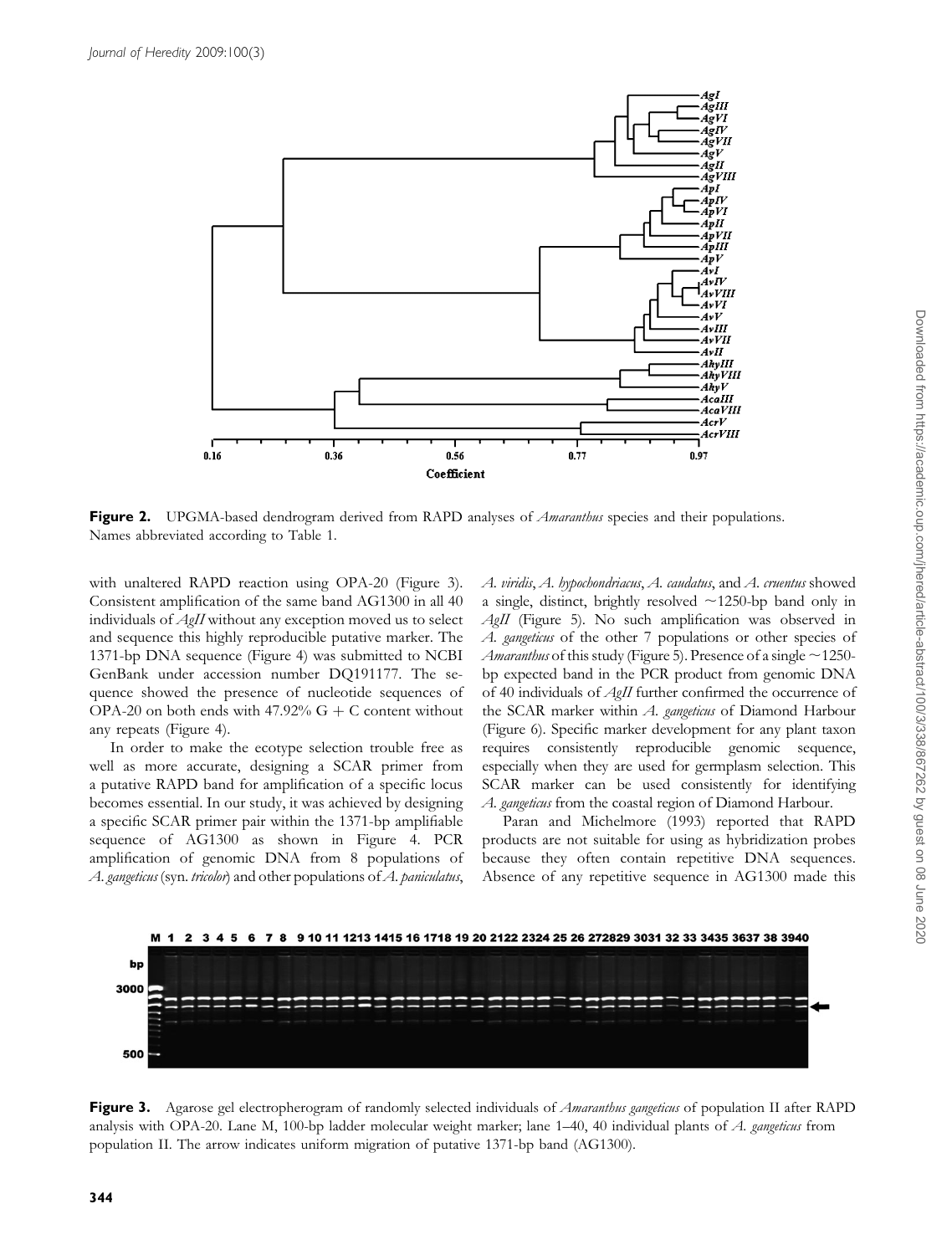

Figure 4. Nucleotide sequence of RAPD band AG1300 (GenBank accession number DQ191177). The sequence of OPA-20 and nucleotide sequence used to design SCAR primers  $(AGII<sub>1300</sub>F$  and  $AGII<sub>1300</sub>R)$  are underlined.

marker problem free for using as a hybridization probe. In the present study, we used Southern blot analysis to establish the occurrence of homologous sequence (AG1300) in the genome of  $AgII$ . It was observed in some cases that the RAPD gel could not reveal homologous sequences of different molecular weight, whereas hybridization results recognized those same sequences with a RAPD derived probe (Das et al. 2005; Xu et al. 1995). The strong single hybridization signal as shown in Figure 7 authenticated the unique presence of AG1300 sequence in the genome of AgII and proved this marker development successful. Absence of any nonspecific band confirmed the absence of any homologous sequence in other populations of A. gangeticus collected from different phytogeographic



**Figure 5.** PCR amplification of genomic DNA from Amaranthus species using  $AGII_{1300}F$  and  $AGII_{1300}R$  SCAR primer pairs. Lane M, 100-bp ladder molecular weight marker; lane 1–8, *Amaranthus gangeticus* from populations 1–8; lane 9–10, Amaranthus paniculatus and Amaranthus viridis from population II; lane 11–13, Amaranthus hypochondriacus, Amaranthus caudatus, and Amaranthus cruentus from population VIII, respectively.

regions or in any *Amaranthus* of this study. It even eliminated the possibility of the presence of any homologous or duplicate sequence in the genome of *AgII*.

#### Sequence Data Analysis and Characterization of Ecotype-Specific SCAR Marker

It has always been stated that without DNA hybridization or sequence data analysis, it is unjustified to establish that RAPD bands amplified in individuals of undefined relationships are homologous (Weeden et al. 1992). The Southern blot analysis already affirmed the uniqueness of the ecotypespecific marker (AG1300) in the genome of *AgII*. However, the basic local alignment search tool (BLAST) search of AG1300 sequence (Figure 4) with the NCBI nucleotide database using BlastN tool did not show any significant match with any known nucleotide sequence, which confirmed the first report of this SCAR marker. On the other hand, the BlastX tool result showed a significant match with a putative hemagglutinin related protein (accession number NP 518236; score bit 56.2,  $E$  value =  $5 \times 10^{-06}$ ) (Salanoubat et al. 2002). Occurrence of hemagglutinins in plants like Amaranthus leucocarpus (Calderon de la Barca et al. 1985) and A. caudatus (Wu et al. 2006) was also reported earlier. It has been advocated that natural selection is the principal force shaping the genetic architecture in natural plant populations (Linhart and Grant 1996). Moreover, there are many reports of evolutionary adaptation in response to environmental changes (Lee 2002), which supports the view that long-term cultivation of A. gangeticus in a particular ecological condition of a specific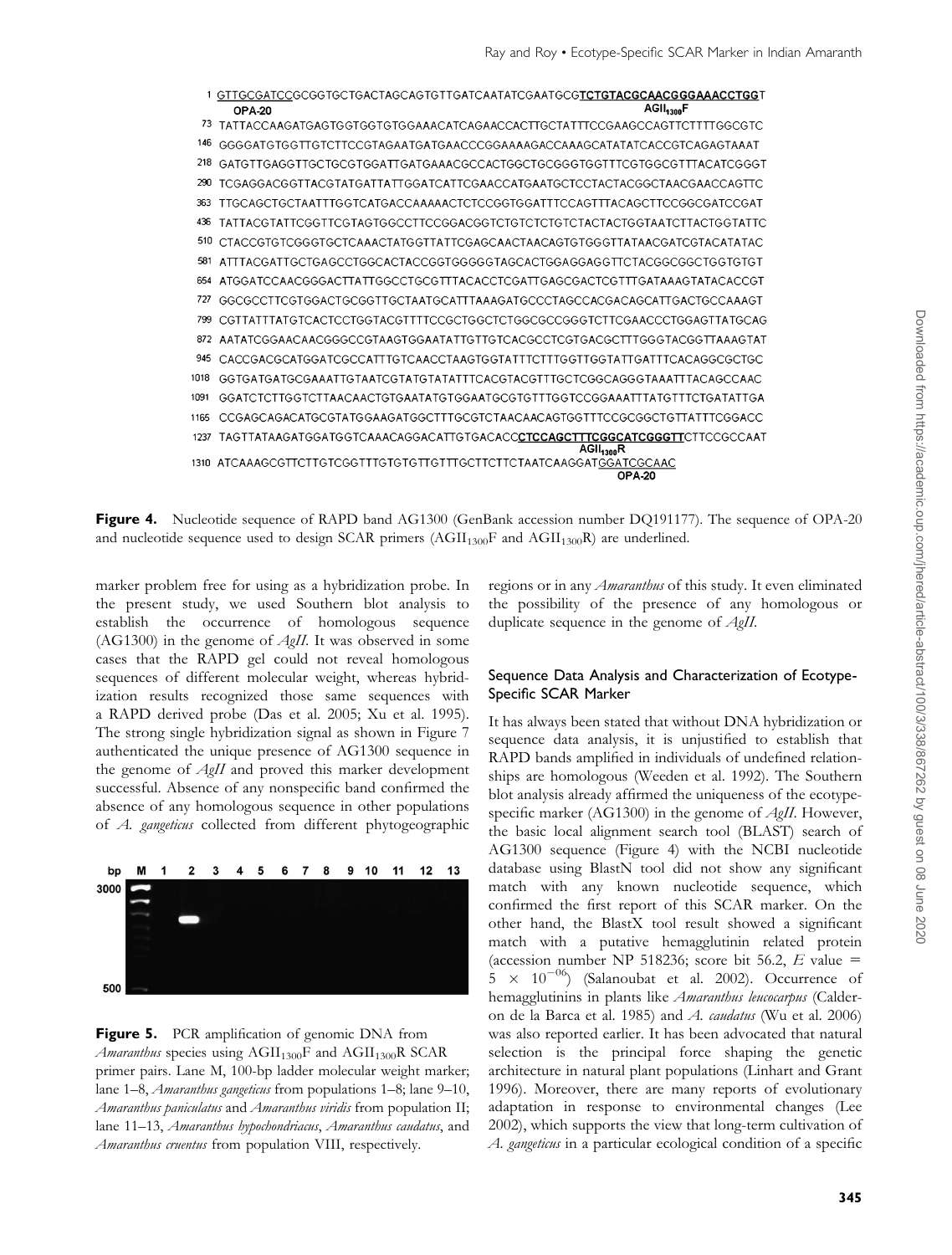

Figure 6. PCR amplification of genomic DNA from 40 individuals of *Amaranthus gangeticus* from population II using  $AGII_{1300}F$ and AGII<sub>1300</sub>R SCAR primer pairs. Lane M, 100-bp ladder molecular weight marker; lane 1–40, 40 individual plants of A. gangeticus from population II used in the RAPD analysis. All the lanes showed amplification of 1250-bp band.

region (Diamond Harbour region) might have brought this stable genetic change.

## Summary

The present RAPD analysis clearly revealed genetic diversity among and within *Amaranthus* species of Indo-Gangetic



**Figure 7.** Southern blot analysis for the presence of AG1300 sequence within the genome of Amaranthus gangeticus of population II. Genomic DNA was digested with EcoRI restriction enzyme and processed for Southern hybridization. Lane  $+$ , EcoRI digested 1250-bp fragment from pGEM-T-AG1300 as positive control; lane 1–8, A. gangeticus from populations 1–8; lane 9–10, Amaranthus paniculatus and Amaranthus viridis from population II; lane 11-13, Amaranthus hypochondriacus, Amaranthus caudatus, and Amaranthus cruentus from population VIII, respectively. Lane 2 showed single strong hybridizable band in A. gangeticus of population II.

plains. The study of genetic diversity among populations of different phytogeographic regions is important, as survival, perpetuation, and continuance of a species to meet the demands of changing environments largely depend on the extent of variability available in its gene pool. Populations of the present study did not show any interspecific hybridization and maintained taxonomic distinctness, as shown by the grouping within their species in the dendrogram. Designing SCAR primers from polymorphic RAPD bands is helpful for plants like amaranths where accurate identification of taxonomic status persists as a long-term problem. This report of developing an ecotype-specific SCAR marker will help to identify the ecotype of A. gangeticus (syn. tricolor) and to find strategies for marker-assisted identification of amaranth genotypes and conservation of amaranth genetic resources.

## Funding

Department of Biotechnology, Government of India, India (D.O. BT/PR/1944/AGR/08/142/2000).

## References

Barret P, Delourme R, Foisset N, Renard M. 1998. Development of a SCAR (sequence characterized amplified region) marker for molecular tagging of the dwarf BREIZH (Bzh) gene in Brassica napas L. Theor Appl Genet. 97:828–833.

Bartish IV, Garkava LP, Rumpunen K, Nybom H. 2000. Phylogenetic relationships and differentiation among and within populations of Chaenomeles Lindl. (Rosaceae) estimated with RAPDs and isozymes. Theor Appl Genet. 101:554–563.

Becker R, Wheeler EL, Lorenz K, Stafford AE, Grosjean OK, Betschart AA, Saunders RM. 1981. A compositional study of amaranth grain. J Food Sci. 46:1175–1180.

Bressani R, Gonzales JM, Zuniga J, Brauner M, Elias LG. 1987. Yield, selected chemical composition and nutritive value of 14 selections of amaranth grain representing four species. J Sci Food Agric. 38:347–356.

Calderon de la Barca AM, Ochoa JL, Valencia ME. 1985. Effects of the extraction of a hemagglutinin on the nutritive value of Amaranthus leucocarpus seeds. J Food Sci. 50:1700–1702.

Chan KF, Sun M. 1997. Genetic diversity and relationships detected by isozyme and RAPD analysis of crop and wild species of Amaranthus. Theor Appl Genet. 95:865–873.